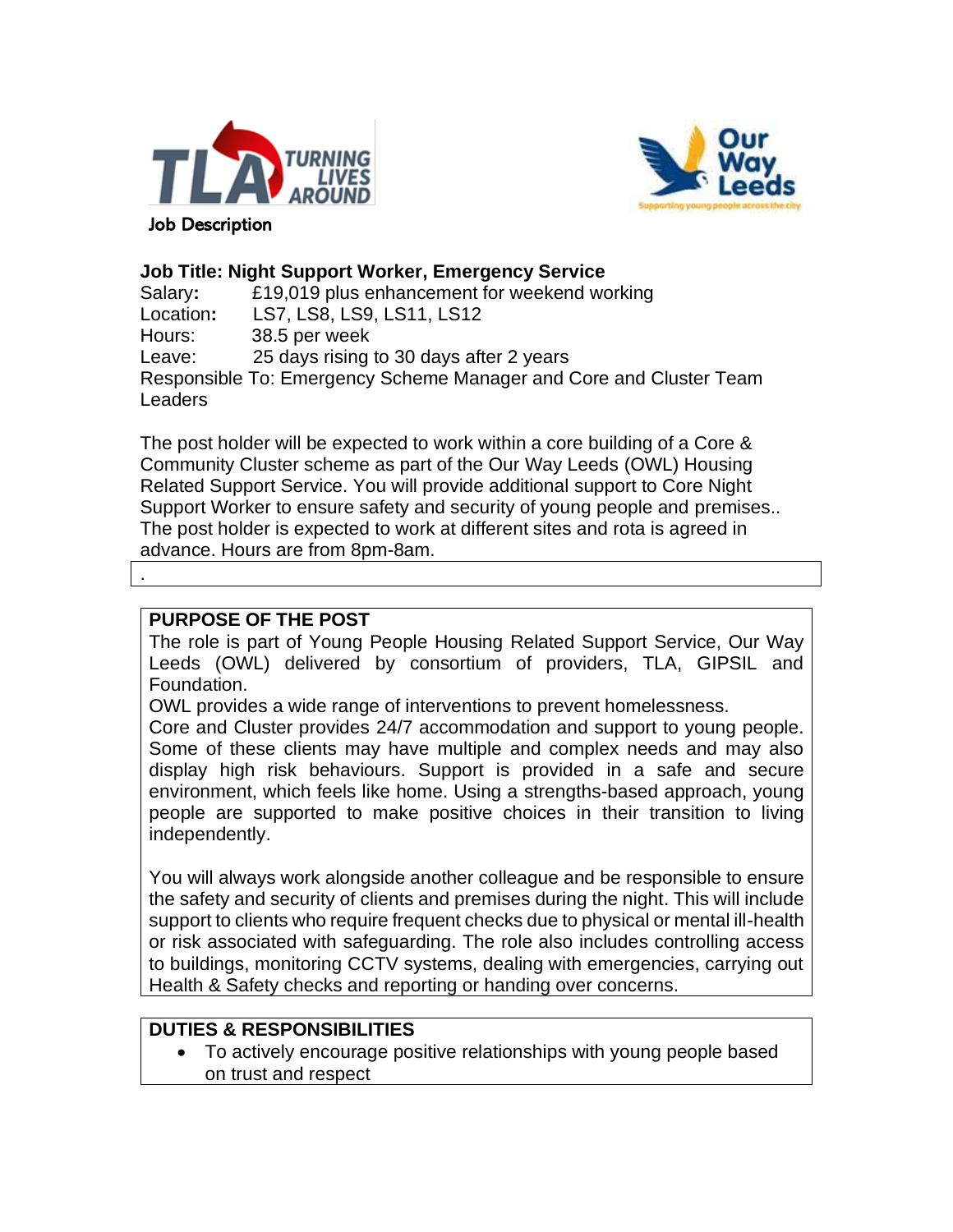- To address and manage risks to individuals and provide practical support
- To ensure the safety and security for young people and premises during the night
- To work within, adhere to and promote TLA Safeguarding policies to ensure that clients are safe from harm and abuse.
- To provide clients with assistance and support as required
- To be alert to the health and well-being of all clients reporting any serious concerns
- To support Core Night Support Worker and be able to respond appropriately to emergency situations
- To carry out routine inspections/patrols of the premises and complete any minor repairs (e.g., replace a light bulb)
- To deal with telephone and general enquiries
- To carry out administrative and monitoring tasks as required
- To ensure that all Health & Safety policies, practice, and procedures are implemented
- To actively promote and support TLA`s policy on Equal Opportunities and Diversity and to work in an anti-oppressive manner
- To always work within TLA and OWL policies & procedures

# **GENERAL**

- To have understanding, tolerance and patience when working with young people who have support needs in addition to being homeless
- Demonstrate responsible approach to personal development to ensure up to date knowledge and skills
- To take part in regular, reflective supervision and appraisals to ensure both the maintenance of the good quality service and personal and professional development
- To work shifts in accordance with the established rota and organisational requirements
- To occasionally work daytime hours to attend team/ organisational meetings and training sessions
- To contribute to the effective monitoring and evaluation of this service and ensure positive outcomes are evidenced
- To always represent OWL professionally by upholding the values of both OWL and TLA
- To work within organisational policies and procedures

This job description is not intended to be an exhaustive list but to indicate the main responsibilities of the post. It will be reviewed periodically to consider changes and developments in service requirements. Any changes will be discussed fully with the jobholder.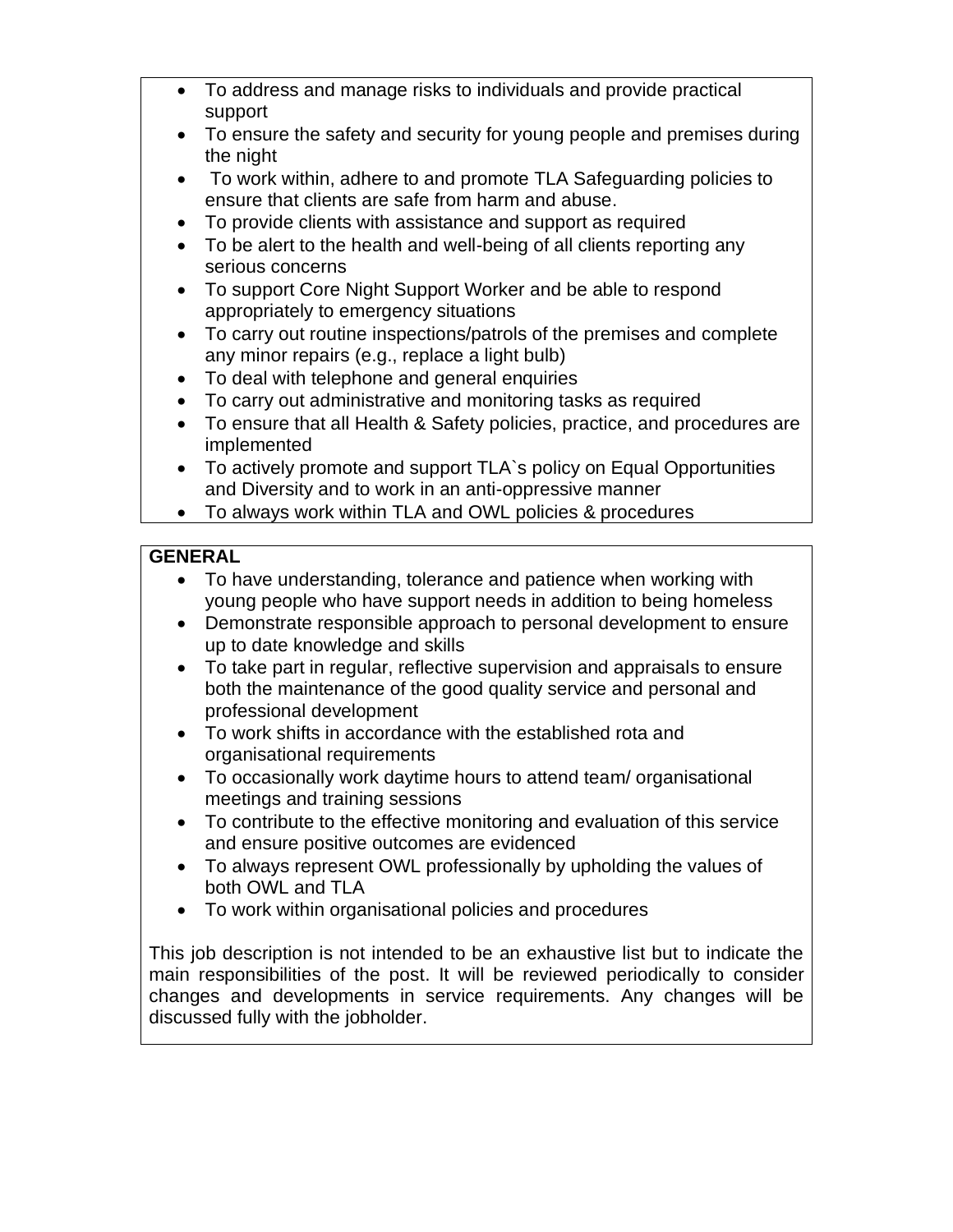#### **Team working**

The post holder will be expected to work as part of a team maintaining a close working relationship with other colleagues, clients, and external agencies.

#### **Social Conditions**

This is a Night Support Worker post whereby the normal hours of work are between 8.00pm and 8.00am. The hours of work are primarily determined by the needs of the service and are worked on a rota basis, which will include weekend and bank holiday working.

### **Physical Conditions**

We operate a none smoking policy. However, post holder may need to work in parts of the building which are approved for young people to smoke ie. bedrooms

## **QUALIFICATIONS**

An NVQ in Health and Social Care, Housing or equivalent is desirable for this post but not essential

## **SPECIAL REQUIREMENTS**

Turning Lives Around requires applicants to disclose all criminal convictions and cautions; no matter how long ago they occurred and regardless of whether the offences were committed as a juvenile or adult. The organisation undertakes appropriate Disclosure & Barning Service (DBS) checks for all successful candidates and a confirmed offer of employment is dependent upon a satisfactory response from the DBS.

Job Description Written: Feb 2022 Review Date: Feb 2023